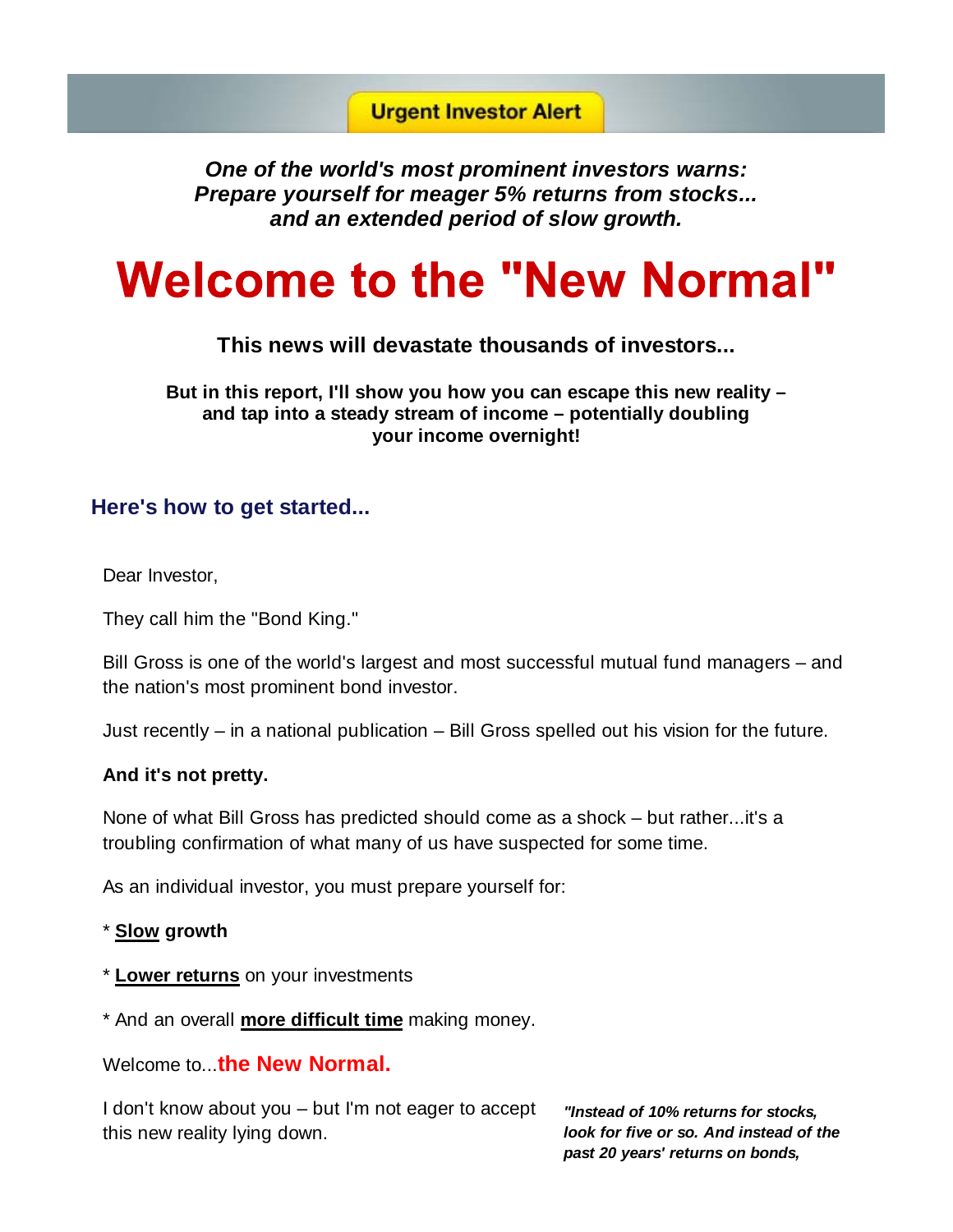Quite frankly...the prospect of 5% returns for stocks – or 4% from bonds – isn't something I'm interested in.

*which are actually better than stocks – close to double digits – it's 4% going forward. So that's what the new normal is."* – Bill Gross, *Money* Magazine, July 2010

In fact – I flat-out refuse to accept this.

Because I don't have to – and neither do you.

Here's what I mean...

I've discovered a unique type of income investment that allows individual investors – just like you and I – to bypass the "New Normal" and continue making money in the market.

In fact, this unique investment – something I refer to as **"Recession Insurance Vehicles (R.I.V.s)"** – actually provide you with a steady stream of income...and can help you potentially double your income overnight.

*But that's just the beginning...*

\* **R.I.V.s** have outperformed bonds with **250% gains to bonds' 50% losses** since 1977.

\* **R.I.V.s are up 40%** over the past 10 years...while the Dow has lost 26% over that same time.

\* **R.I.V.s** are a favorite investment vehicle of some of the **world's greatest investors**, including Warren Buffett and John Paulson. Buffett alone bought 8 million shares in just a matter of months!

\* **R.I.V.s have a proven history of performance** – they've been paying investors consistently since 1956...and they'll continue to do so for as long as capitalism is an economic force.

I've spent the last two decades testing  $-$  and proving  $-$  the overwhelming success individual investors can enjoy by investing in R.I.V.s.

In fact – I've helped one group of individual investors just like you earn an **average 15.47% return** every year...and that's via my safest available portfolio.

Yet in spite of this success...there's a good chance you may not have taken advantage of this exceptionally powerful investment vehicle.

I'm writing today to help you change all of that...with just a few easy steps.

Listen...

I understand that over the last two years, it's been difficult to build wealth in such a volatile market.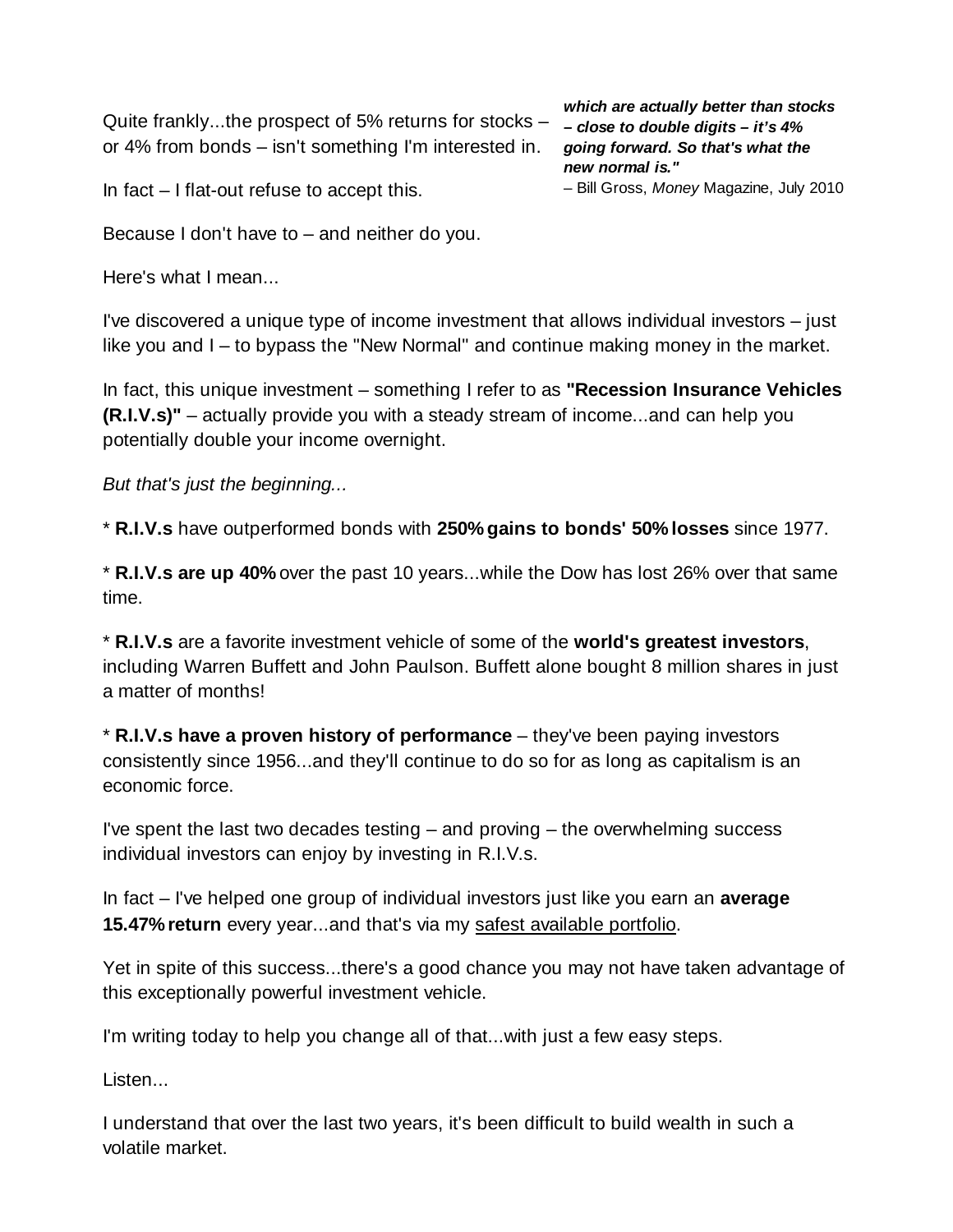No question about it...a lot of very smart – and very experienced – investors have been burned badly.

### **And the realities that experts like Bill Gross are now predicting are downright depressing. For most investors, this "new normal" of meager 4-5% returns will have a devastating impact.**

But you must know...

*You don't need to let your money simply rot away in low-yield Treasuries and moneymarket funds that don't even beat the rate of inflation!*

### **Introducing...Recession Insurance Vehicles: The Most Powerful Income Investment Ever Created**

Welcome to the world of high income and higher peace of mind.

Give me five minutes and I'll show you why now is the best time in more than a decade to jump into this income stream that hasn't run dry in its 100-plus-year history, and won't for as long as America keeps the lights on.

My name is Roger Conrad...and I'm the editor of an advisory service that was specifically designed to take maximum advantage of the power of  $RIVs$ 

Simply put...R.I.V.s are the surest, steadiest, highest-paying investment available to individual investors.

So what exactly are "Recession Insurance Vehicles"?

You may know them by another name: **Essential services.**

Amazingly, even though more than 100 years of market history prove they outperform everything else for income, safety and growth, most investors overlook the essential services industries.

Services like electricity, water and communications. There is nothing more stable, secure, safe and growing.



#### **Meet Roger Conrad**

*"Almost always right."*

He answers his own phone. Replies to all his emails. Takes time with investors, whether or not

they're subscribers to *Utility Forecaster*, and makes sure their questions are fully answered.

In other words, he's a guy you'd want as a friend, and nothing like what you'd picture of the man described by the nation's foremost dividend investing expert as "almost always right."

Lowell Miller, manager of a billion-dollar fund and author of one of the best investing books ever written, *The Single Best Investment*, is a tough critic, saying, "I don't think much of newsletters in general; many of their writers don't seem to be qualified to hold a regular job, much less give investment advice!

"But *Utility Forecaster* is written by a hard-working, independent thinker who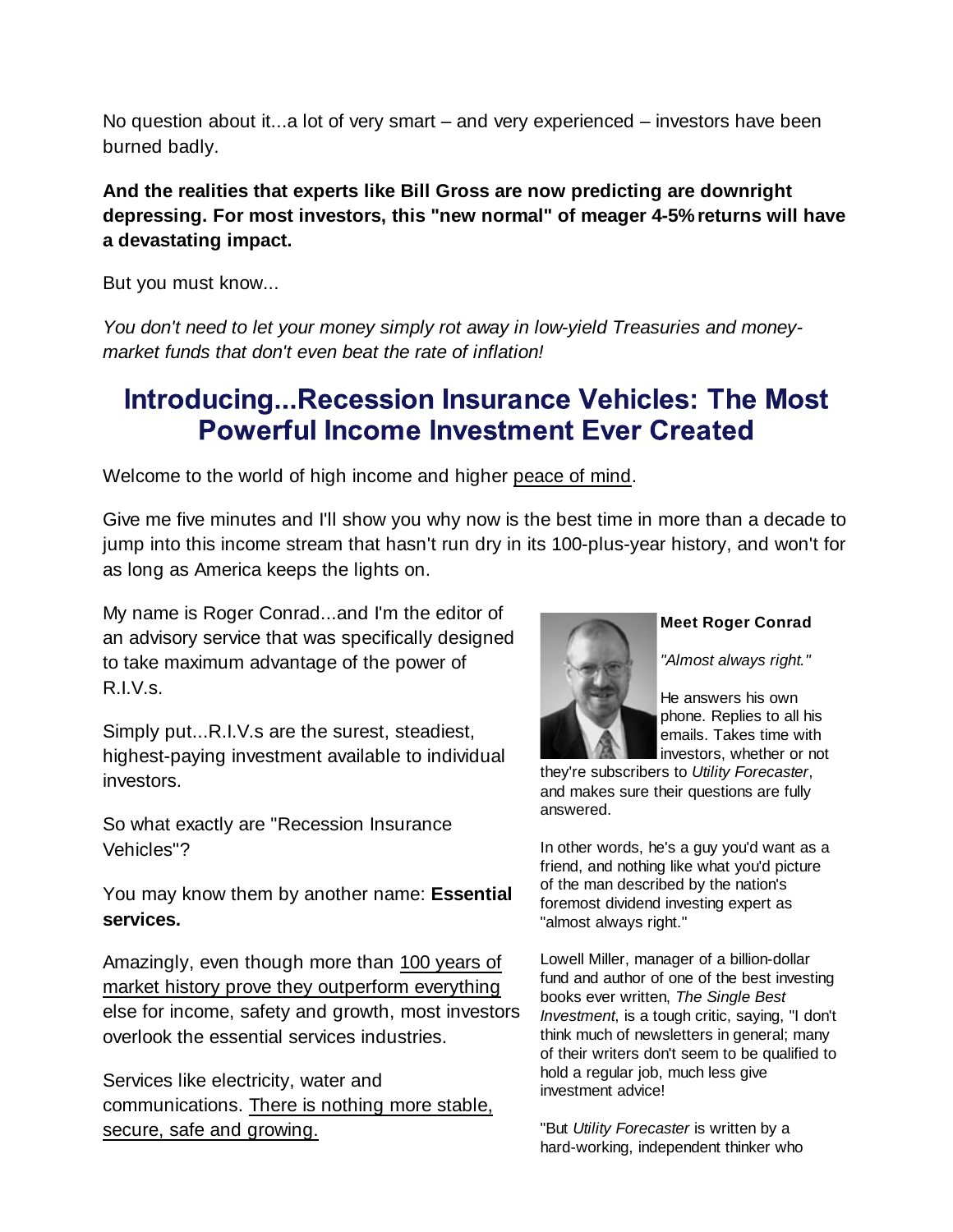The world can do without another Starbucks or a faster computer. It can even do without Google and eBay. But even in the worst of times it can't do without lights, heat or clean drinking water.

That single irrefutable and immutable fact is central to every investment decision I've made since 1989, when I started my investment advisory, *Utility Forecaster.*

Since then essential services stocks – otherwise known as R.I.V.s – have given my subscribers unwavering wealth.

For over 21 years, subscribers have been living well with average annual returns of more than 15.47%.

That's in the safe portfolio. But even my ultraconservative high-income portfolio has averaged 10.9% over its 11 years.

And that's not counting the power of growing and reinvested dividends.

### Double your income overnight.

Doubling your income without increasing your risk isn't as hard as you've been led to believe.

makes my job easier."

Which is exactly what Roger sets out to do – make every investor's job easier. And not just your job, but your life, too.

After all, think how much easier your life would be with returns of 15.47% a year, year after year.

Subscriber Gisela Connelly calls Roger her "guiding light."

Chuck Beeler says, "I have always appreciated your wisdom. I have taken your advice over seven years now and it did help me tremendously taking care of my mom... My mom received the best of care and I couldn't have done it without your help... I just wanted to let you know how much you helped my mom."

Barbara Mayers Keller says, "You have so much good information and knowledge and it is incredible that you can find the time to answer so many people's questions! You are amazing and I am so very grateful."

And Charles Ego says, "You are my friend for life."

Yet just because Roger is one of the nicest, most thoughtful guys you'll ever meet doesn't mean he can't be tough when he needs to. Subscribe to *Utility Forecaster* by clicking here.

#### Instead of \$25,000 a year you could be earning \$50,000 — on the same size portfolio!

In fact, you could start earning double your current income as soon as tomorrow in utility stocks so stable that they've paid and raised dividends nearly every year for a quarter of a century or more.

- One stock in my *Utility Forecaster* portfolio yields 7.3% today, and has raised dividends 62% since 2006. Since I first recommended the stock in 2004 it has given subscribers **total returns of 49%.**
- Another "R.I.V." yields 8.5% and pays distributions like clockwork 12 times a year. Since recommending it to subscribers 60 months ago, it has shot up **103%.**
- A third "R.I.V." yields 6.2%. Yes, it's a bit lower that the others, but within my conservative, income-generating portfolios there's room for some growth, and this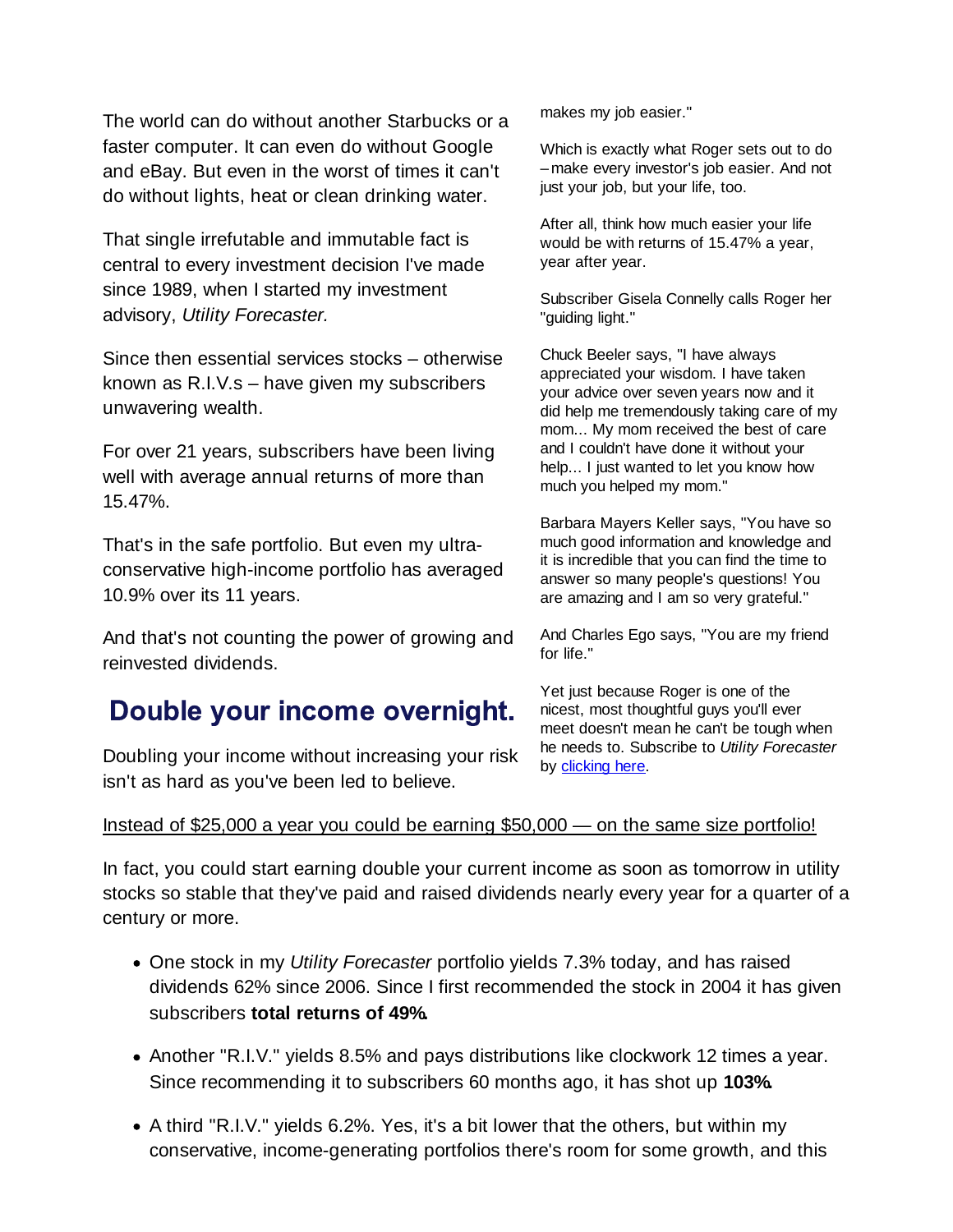one delivers. Besides raising dividends over 24 consecutive quarters, it has rewarded subscribers with **total returns of 373%** – compared to the S&P's 27% loss for the same period.

You may notice, too, that each of those stocks paid and raised dividends right through the market crash of 2000, the energy slump of 2002 and the 2007-2009 recession. Just like an endless stream of income should.

# **Buy stocks? Now? Are you kidding?**

Investors ask me all the time if it's prudent to buy stocks in this whipsaw economy. The answer is an absolute, unconditional, pure and simple yes! And not just for their potential to give you profits five years from now — it's time right now to double your income!

Just by elimination, where else is your money safe, growing and paying you income? Not in Treasury bonds. Their yields are at their lowest in history. Banks and hedge funds and even some countries are collapsing. Corporate bonds are riddled with default potential, CDs and money market funds barely keep up with inflation and most stock sectors are in the tank.

But as Bill Gross has predicted – you can't simply invest in "ordinary" stocks right now. Not unless you're comfortable with assuming plenty of risk...in the hopes of a pitiful 5% return.

No thanks.

That's why it's such a great thing utilities like power generation, water distribution and communications are performing!

In fact, over the past three months utilities is the only industry that racked up positive gains for each of its component sectors!

No wonder my subscribers aren't the only ones loading up on select utilities...

### Warren Buffett and John Paulson are buying. You should, too.

When the world's best investors buy what you're buying it's always a good sign. Today utilities are cheap enough for Buffett and strong enough for Paulson to pick up huge interests, and that's just what they're doing left and right.

Over the last two years Buffett's been loading up on power generation, natural gas pipelines and power distribution companies. As the economy worsened over the second half of 2008, he packed in utilities like a squirrel packs in acorns before a long winter. Buffett bought three million shares of one "ute" and then went back for five million shares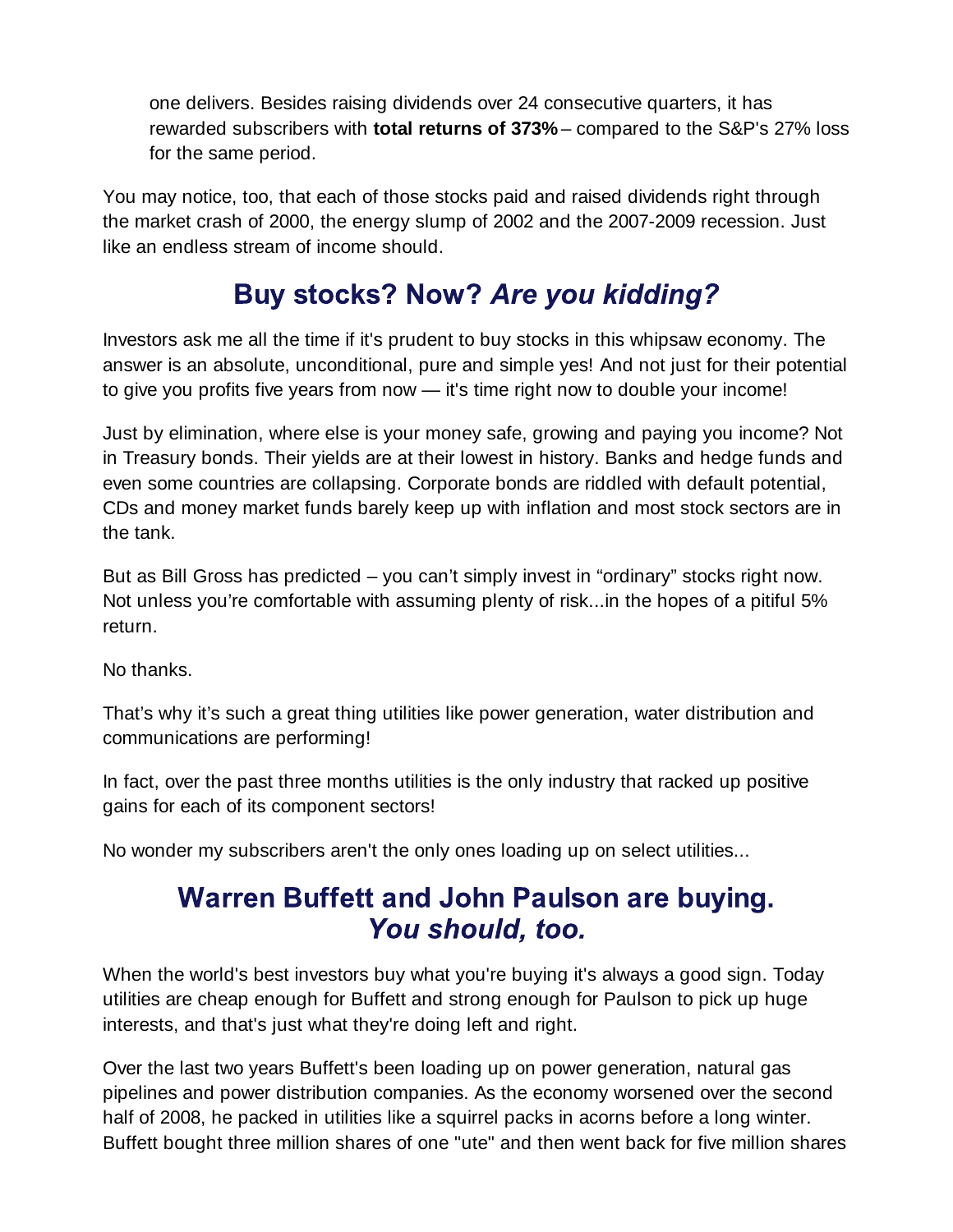more just a few months later.

And he's not the only one. John Paulson is the brilliant investor who made 587% in 2007 betting against subprimes. Then in 2008 he made 37.6% by focusing on financial shorts and recession-proof industries like – you guessed it – utilities.

He went on to buy an 11.7% stake in one of the world's biggest utilities and 14.6% ownership in another – in addition to his holdings in a number of other choice utilities.

"*Utility Forecaster* has been the Buffett, either. He expects a quick and very significant keystone in my investment program, return on his money. Fortunately, R.I.V.s are the best enabling me to comfortably retire early." – R. Bennet of El Cajon, California Paulson isn't known as a buy-and-hold guy like place to get both.

I have a few new stock ideas I have a hunch they'd both be interested in  $-$  way undervalued, with above-average yield, and solid histories of earnings and dividend growth. Even better, they're in a sector that is pivotal to global growth and priced to soar, launching you out of losses and all the way to spectacular returns.

Buy these stocks today and you could already be earning double your current income by tomorrow and set yourself up for some of the biggest capital gains you've ever had.

### Where to start: The best utilities to buy today.

If you're going to go for the safety and predictable income of my top recommended utility stocks, you might as well take advantage of major trends gaining strength today for capital gains, too.

Because not only will these essential services stocks keep your income steady during these dangerous economic times. And not only could they be the first to soar out of recessionary times, as they traditionally do. Layer those strengths on top of accelerating trends and your total returns could outstrip the wind!

Even while the economy struggles to get back on its feet, unstoppable trends are gaining force. You're standing at the threshold to the future, the intersection where the world's dwindling resources crash into its growing need for water, power and instantaneous global communications.

More than ever before, the companies that fail to introduce or adopt new technologies will wither and die. But companies that lead the way with solutions to our need for clean, plentiful, renewable, inexpensive technology and services will dominate.

Invest in those companies and you'll be tapping into a stream of income that will last for at least another generation.

It's still early in the game, but a few companies are already in the lead. Their technologies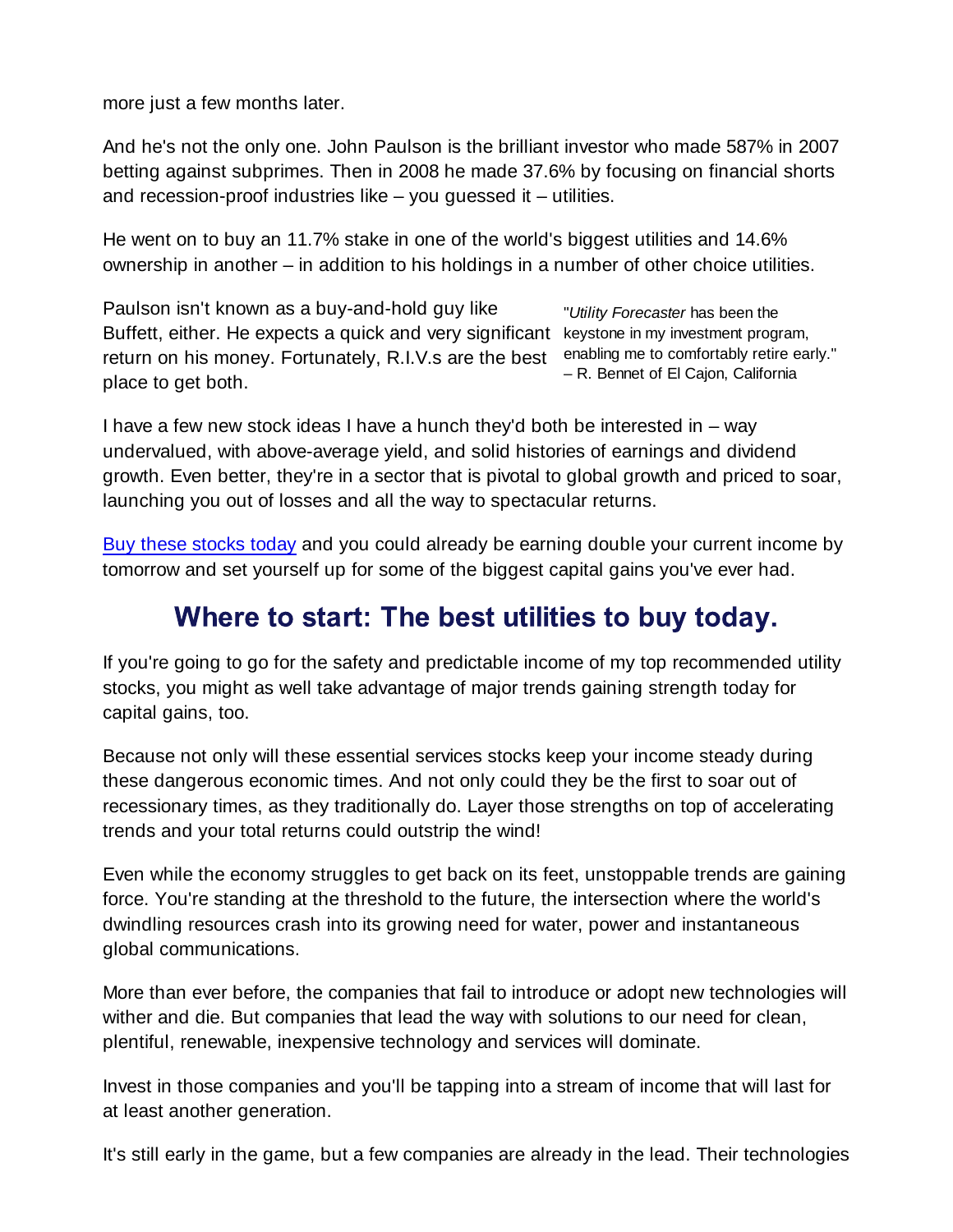and vision are far ahead, and others will have a hard time catching up.

With the same amount of money you have invested today put into the stocks you're about to discover, you could potentially *double* your current income.

#### **Endless Income Stream #1 First you profited from the oil wars. Now there's something bigger...**

Either invest now or be sorry later, because water wars are heating up like the oil wars before them. And water industry stocks are about to do the same, giving you profits of 100% or more in the next two years.

Mark Twain predicted our global water crisis more than 100 years ago when he famously said, "Whiskey's for drinking, water's for fighting over." Scarce even then, it's in critically short supply now – and getting worse.

Plus the scarcer water becomes, the more valuable your investments will be.

One water stock in my *Utility Forecaster* portfolio has paid dividends for 59 straight years. The stock has split six times in 12 years, and has given subscribers an average of 34.86% every year for the 16 years it's been in the portfolio!

That's *on top* of dividend payouts that are some of the biggest and steadiest you'll ever find.

Now a crisis opportunity means even bigger profits for you.

More than 400 million cubic meters of groundwater are pulled from Arizona aquifers every year, twice what's being replaced by rainfall. That's just one microcosmic example of what's going on all over America...and the world.

### "The biggest deal of my life."

Warren Buffett is an early water investor. So is T. Boone Pickens, who says his "water deal has the potential to be the biggest deal of my life."

The United Nations warns that water wars could soon become armed major conflicts. By 2050 nearly half the world's population will live in areas that are chronically short of water.

Countless technologies, from the hare-brained to the heroic, are being tested and put in place to quell the looming crisis.

Turkey sends water to Israel and Cyprus in five-million-gallon floating balloons, and England is considering pipelines to bring water all the way from Scotland.

But the company that gets the technology right stands to become a global leader.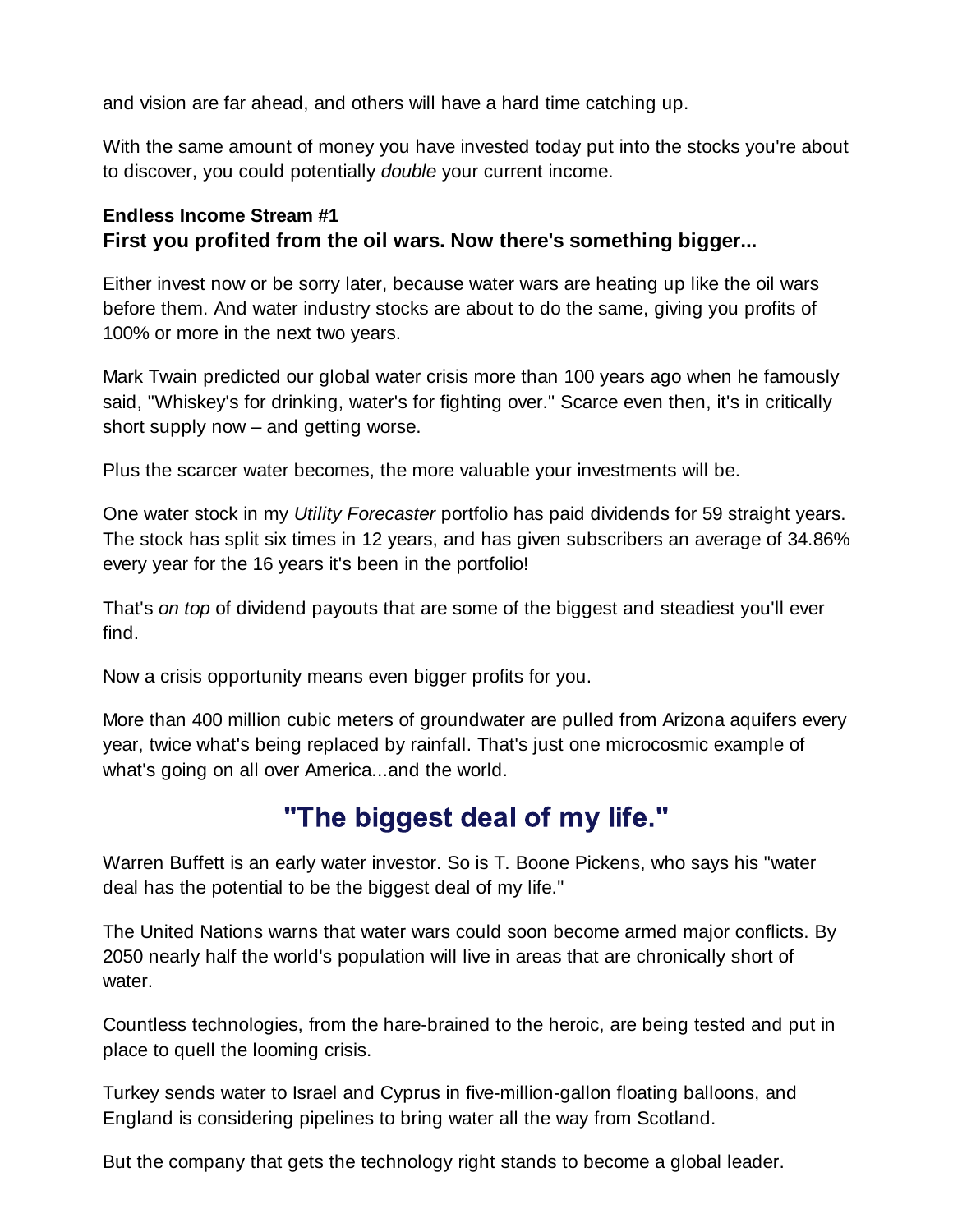And I know who's got it right. Invest in this company and the income from *this stock alone* could fuel a healthy retirement....

With literally thousands of individual systems too small to meet safety standards, America's water industry is in dire need of consolidation. My latest pick is one aggressive aggregator, completing 60 acquisitions in the last two decades.

Operating in a state with 500 systems – most serving relatively affluent areas and 75 percent with less than 500 residents – the opportunity for acquisition-led growth is immense.

And the company continues to benefit from favorable legislation that funds \$13 million to \$15 million per year in pipeline replacement.

This ensures the sizeable capital budget – projected at \$25.8 million in 2010 – will flow through to earnings and, ultimately, dividends. The ute also has thriving businesses providing utility-related services and managing systems of municipalities for a fee.

Second-quarter results were again solid, with both revenue and net income rising 5 percent. The company also increased its dividend for the 41st consecutive year, with the 2.2 percent boost matching last year's increase.

This steady if unspectacular growth is set for years to come, and now's an exceptional time to buy into it.

Everything you need to know is in a new special report I just released exclusively for my *Utility Forecaster* subscribers. Get it today and you'll discover how to make a wise investment in this company. Plus you'll learn about the whole water industry and other water stocks both to watch and stay away from as the sector becomes a must-own for every investor.

The report is called *Liquid Gold Rush*, and it's yours "...one of the few PROFESSIONAL FREE when you take a no-obligation trial subscription investment grade advisors in North America, and possibly well beyond these shores." – John D. MacLachlan to *Utility Forecaster*, the newsletter that investors call "the one and only financial report" they trust.

You can get the report, and the whole *Utility Forecaster* portfolio of top recommendations, *right now.*

But first, there are two other industries that are at a critical point in history where old technologies are fading away and new technologies are creating new global leaders, and I want to make sure you have the opportunity to jump in for big gains.

One of those industries is **electric power**, and future leaders must be as good at generating clean power as they are at creating shareholder value....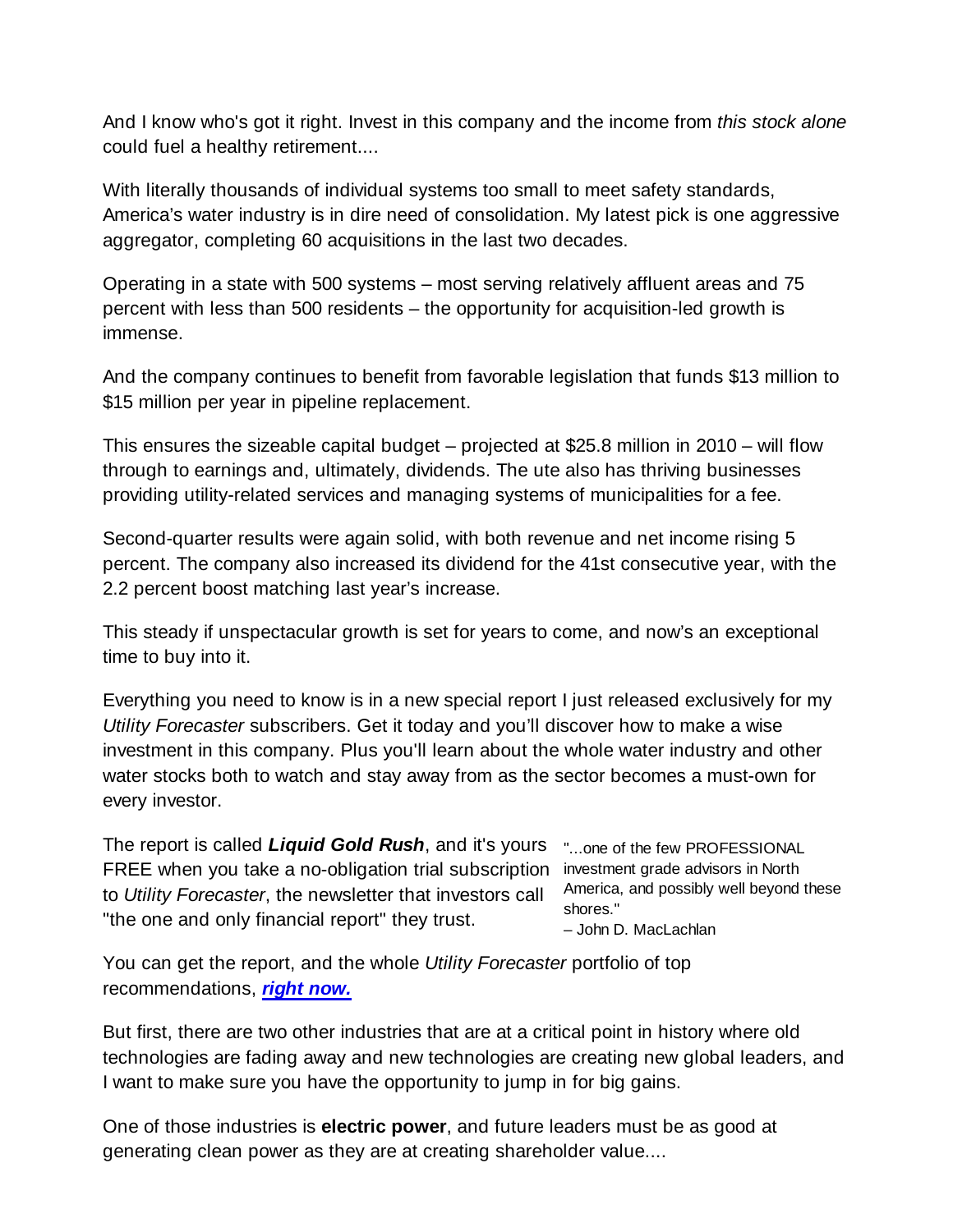### **Endless Income Stream #2 Powering China and your portfolio.**

The world's urgent need for more fuel and electricity is colliding head-on with the new mandate to preserve the environment. And only the companies that can balance both needs – and do it effectively, quickly and cost-efficiently – will thrive.

Which is exactly what this leading-edge company, founded in 1901, is doing.

They're one of the world's oldest, most reliable power producers/distributors. Their long-established power contracts fuel a steady stream of cash payouts to you from that ongoing business. Meanwhile they're reaching out to dominate more and more regions.

Right now they're building the *world's largest solar plant* in Australia, and they just inked a deal for two wind-generated power plants in India with combined output of 183.2 megawatts.

Plus they just opened a 1,200-megawatt coal-fired plant in China that was completed on schedule and built for half what it would cost in the West.

And they're replicating those efficiencies in bids across Asia and beyond with their proven expertise in both traditional and a wide variety of alternative energies – which are, as we know, less alternative and more mainstream every day.

Most important, their relations with China date back to 1985, when they built China's first nuclear power plant.

Now they've built and are operating China's premier nuclear power plant, which is also being used as China's nuclear training grounds to pump out a steady stream of engineers to man the plants.

China's building 30 nuclear plants over the next 12 years, and I expect some sizable contracts to go to this company.

### Buy now, while this one's cheap.

All those projects are good reasons why they've beaten the Dow in just about every time period over the past 10 years. Their stock is climbing steadily from its 2008 low, and is on track to keep growing for many years to come.

Yet even with that growth the **stock still trades at less than \$10 today**, and trading volume is so low that I'm amazed so few investors have found this hidden gem.

It's not often you find a stable income investment that also gets a hefty capital gains kick from China's growth. Not to mention one that mows right through downturns.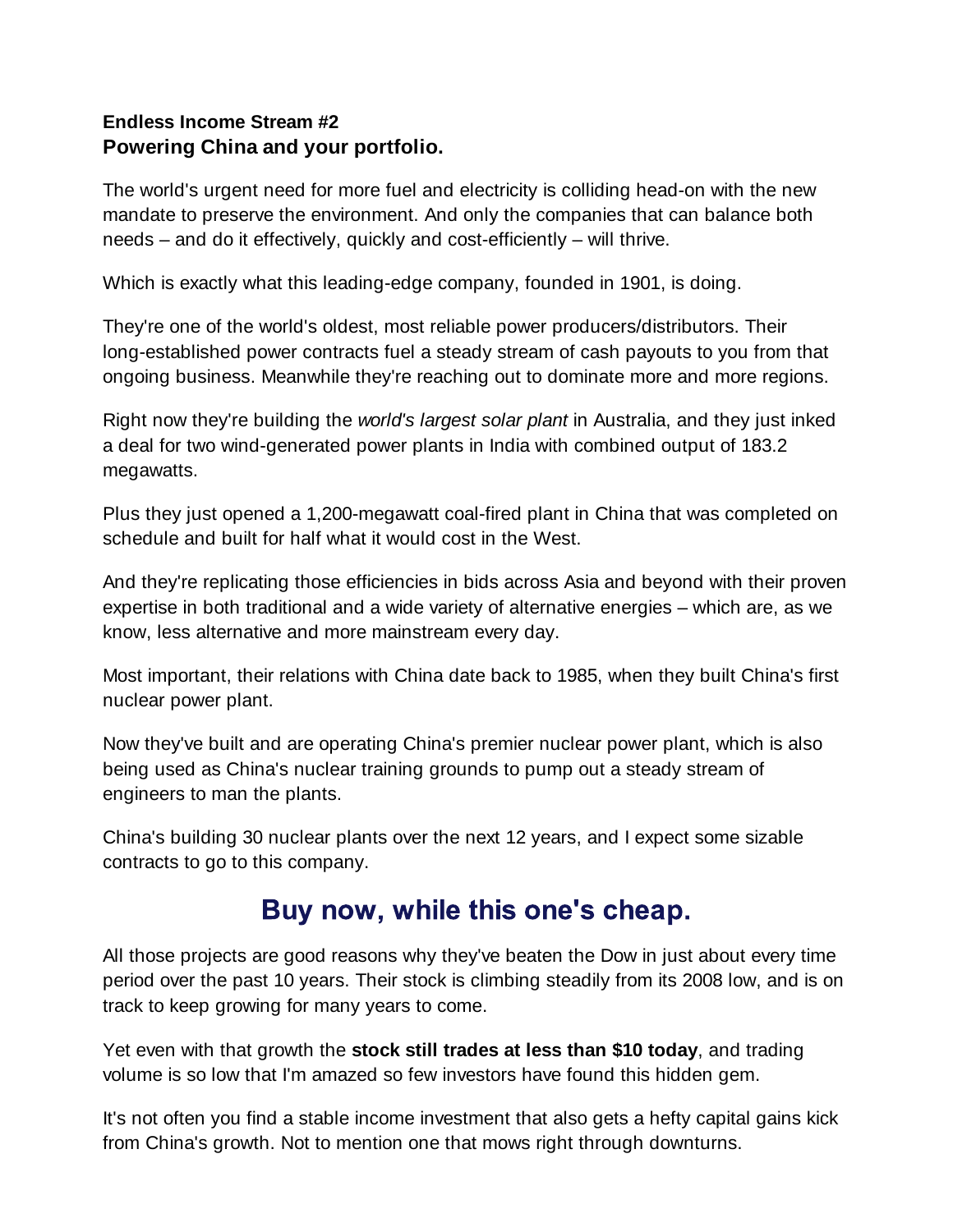This is definitely one of the few there are. And it's definitely one that you'll want to put in your portfolio now, while it's cheap, and let it fuel your income and your wealth for years to come as the company's profits flow in from their expanding world-wide operations.

You'll discover this future multinational, along with a dozen more stocks that are branching out to control the globe's demanding utility needs, in another special report, *Powering China*. And it's *yours free* when you subscribe to my *Utility Forecaster*.

Chances are you've never heard of most of the stocks Utility Forecaster has been called "the in this report. Most don't do business in the U.S., and nation's leading advisory" on utilities, and I've been called "one of the top independent analysts of the essential services industry." some are only now expanding out of their home regions.

But *every one of them has potential to be a future global leader*, and they all trade on U.S. exchanges so you can easily buy and sell.

The same is true of the third must-own industry you need to know about. And this one is...

### **Endless Income Stream #3 A "game changer."**

Every now and then a company comes along that not only changes the rules of the game, it changes the game itself. Think Microsoft, eBay, Wal-Mart.

The world of **communications** is about to experience another game change, and it's going to hit you right at home.

Your phone service carrier is entering the entertainment business by offering live TV programming and downloading of just about anything you want, right over your computer, as part of your phone and broadband service package.

Meanwhile, as part of your wireless package you'll get the same media choices over your cell phone. And if you think it's far-fetched that anyone would want movies or TV on their cell phone, you don't have a teenager!

Internet protocol television (IPTV) already has 28 million subscribers, and is expected to jump 264% by 2014. Europe's IPTV subscribers soared 250% in 2007 alone, and doubled worldwide in 2008 even as economies faltered. In fact, broadband growth has actually accelerated thus far in 2009 and 2010.

A battle is brewing between the world's biggest carriers to see who will own the space. Two will win.

Both are undervalued today, but one is an especially good buy, and I expect its stock to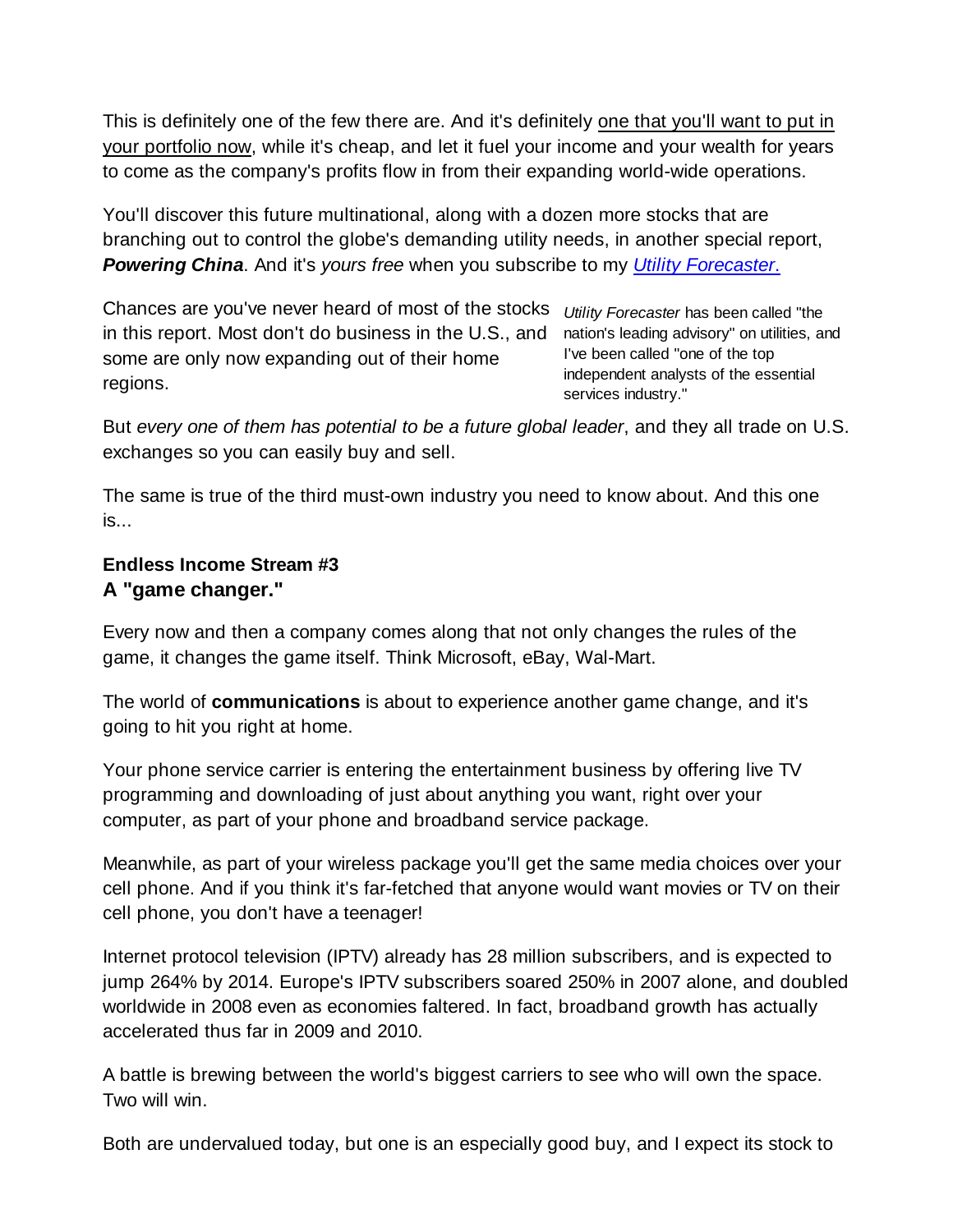shoot up *150% in the next five years* as it leaps ahead in subscriber numbers.

You don't get chances like this very often. One of the world's most stable companies, with plenty of free cash flow to pay out four times a year in hefty checks to shareholders.

The stock is off its high, giving you a perfect buying opportunity. Get in now and enjoy the income, but hold on tight for the growth ahead!

You'll discover the name of this stock in my special report, *Broadband Billions*.

The special report, along with *Liquid Gold Rush* and *Powering China*, is **FREE with your subscription to** *Utility Forecaster*.

### Discover why Utility Forecaster has one of the highest renewal rates in the business.

You're invited to join the most satisfied investors in the country...probably in the whole world.

And why *wouldn't* they be satisfied — **I defy any other newsletter to claim a record of 7% average yields, and** 15.47% **average total returns for** 21 **profitable years.**

The investments you discover in *Utility Forecaster* are legacy investments. You'll earn income from these "R.I.V.s" today while they work behind the scenes to build your wealth with capital gains, until you've created a fortune to spend or to pass on to your children.

I still have subscribers who have been with me since the first issue in 1989. Others have passed the *Utility Forecaster* legacy to their children, like Professor Lief Carter's father.

Professor Carter says, "My father told me, 'There is only one investment newsletter that I find useful and I urge you to continue reading, and that's *Utility Forecaster*.' I have been reading — and profiting from — *Utility Forecaster* ever since."

Others, like Richard Bennet of El Cajon, California, say, "*Utility Forecaster* has been the keystone in my investment program, enabling me to comfortably retire early."

And John D. MacLachlan says I am "one of the few PROFESSIONAL investment grade advisors in North America, and possibly well beyond these shores."

*Utility Forecaster* has been called "the nation's leading advisory" on utilities, and I've been called "one of the top independent analysts of the essential services industry."

*But my best reward is the success of subscribers.*

And so whether you're retired now or saving for retirement, whether you want extra income to pay for a vacation or to build a legacy for your children, *Utility Forecaster* is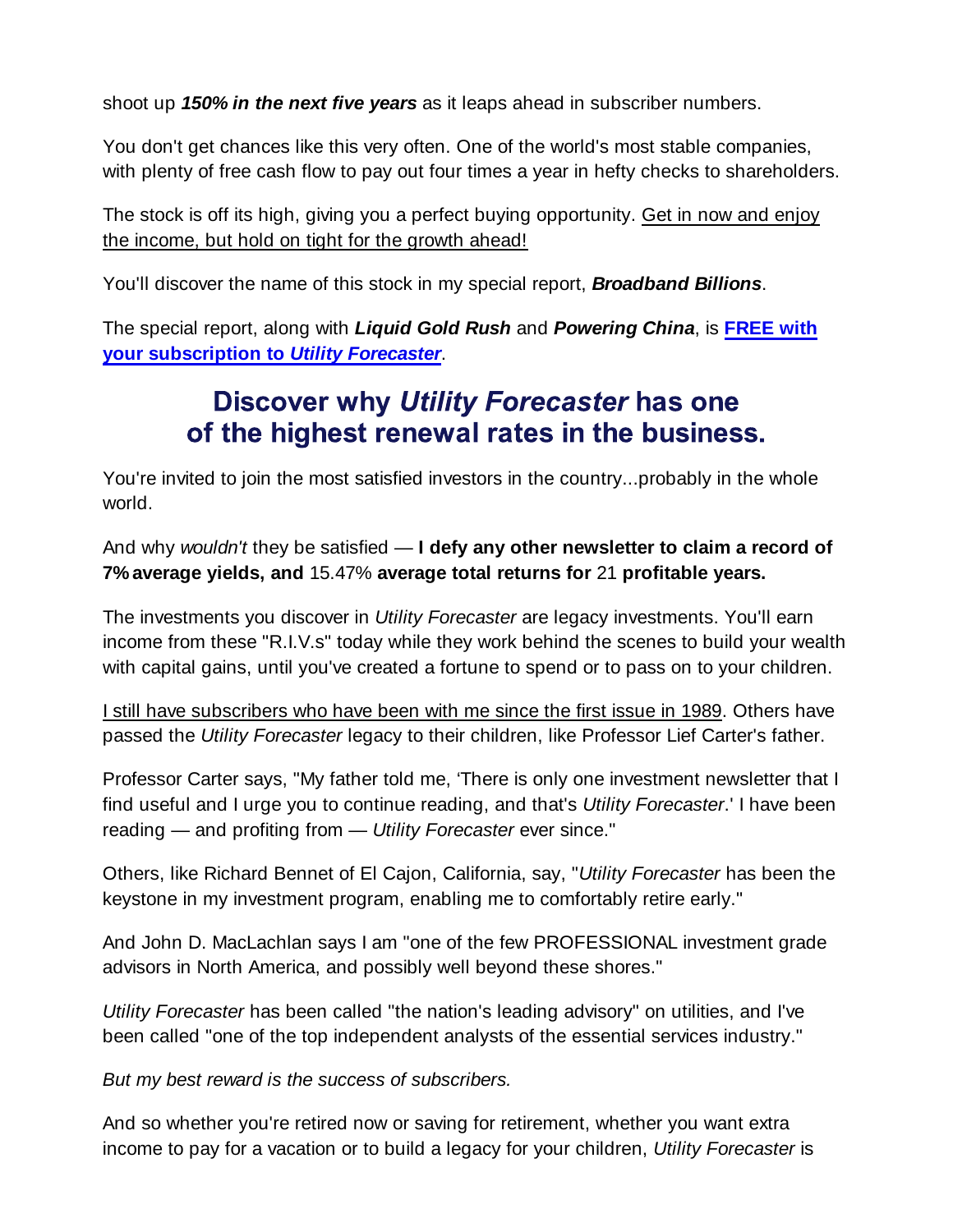your best way to achieve your goals.

### Everything you need to create an endless stream of income.

**Join us today** and you'll always be ensured...

- **The best combination of safety and high yield.** Nothing outperforms utility stocks when it comes to steady income. And within that category I give you the best of the best – utility stocks that have averaged 7% yield and 15.47% returns for 21 straight years.
- **The best combination of income and growth.** You get four model portfolios so you can choose stocks according to your comfort level, from conservative income to aggressive (higher-yield) income, and from conservative growth to aggressive (but never high-risk) growth utility stocks.



- **Detailed ratings on nearly** *every* **utility in the U.S.** If you ever find a new utility and want to know how it rates, just look it up on my list of "How They Rate." If you don't find it among those 200+ stocks, let me know and I'll see if it's a worthy addition to the recommendations. I always answer your emails or letters.
- **Detailed ratings on the best utilities from around the world.** In our global community you can't afford to ignore investments from outside the U.S., so you'll know how the best non-U.S. utilities rate, too.
- **12 investment-packed monthly issues.** First and foremost, your 12-page monthly newsletter keeps you on top of a high-producing portfolio. You'll always know whether it's time to buy, hold or sell. What's more, each issue tells you what's happening in the industry and how it affects your investments, and what's happening with your portfolio companies, dividend watch list and more.
- **Can't-miss weekly hotline.** Many subscribers like their weekly hotline emails just as much as their monthly edition. They're timely and keep you right on top of important news.
- **Subscribers-only website.** You have instant online access to your current newsletter and hotline, archived newsletters and more, including industry and economic analysis, what's going on in the market now and a constantly updated database that includes 200+ Recession Insurance Vehicles and how they rate.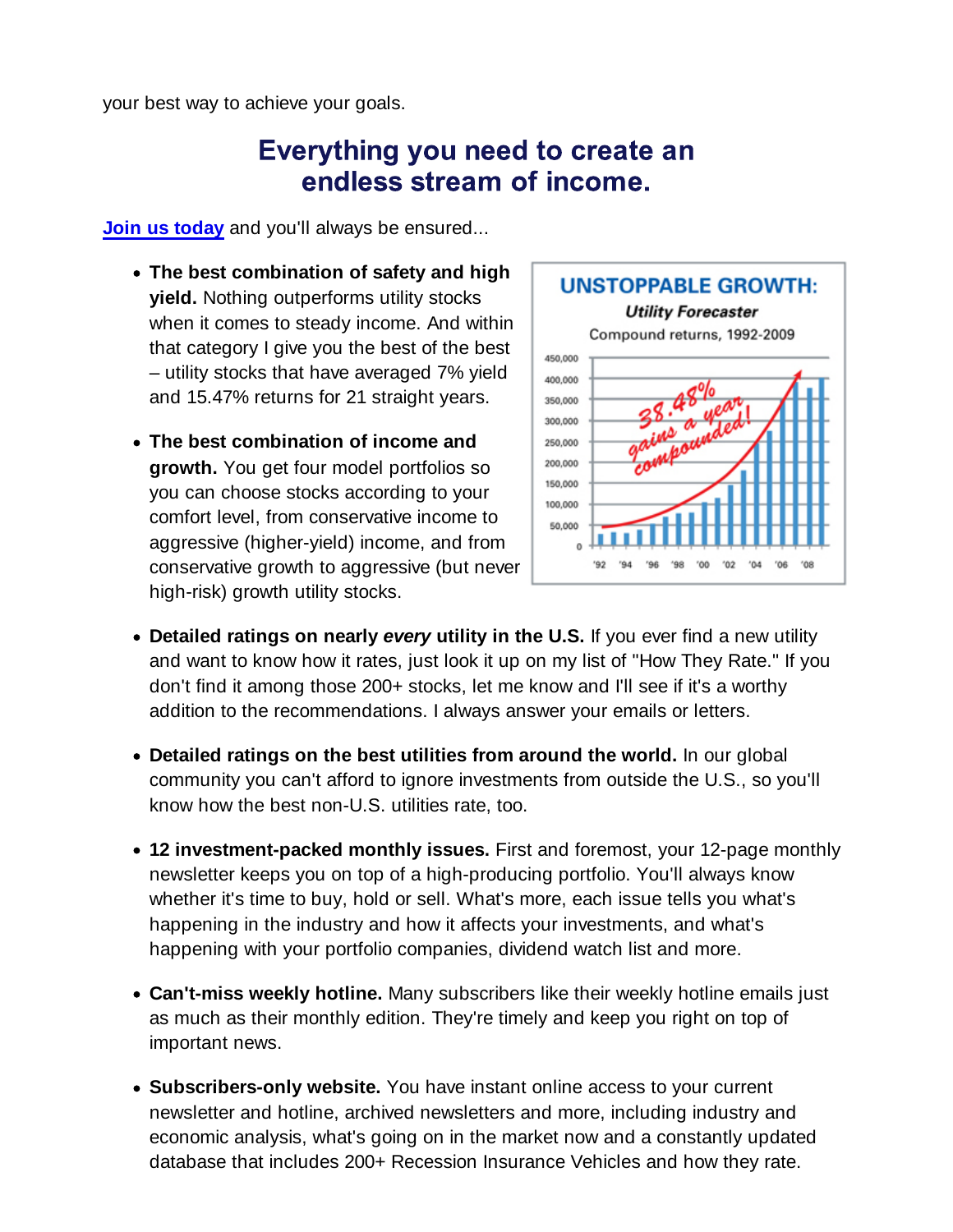**Three restricted-access money-making reports**. The three special reports you saw above, *Liquid Gold Rush, Powering China* and *Broadband Billions*, aren't available anywhere else. They were written exclusively to give subscribers the kind of expert investment analysis that brokerage and research firms would pay \$5,000-\$10,000 to commission. (Yes, I provide my analysis to brokerage and research firms, too – they don't have this kind of capability in-house.) But they're **yours FREE when you subscribe.**

All the above benefits, including all three special reports, are yours for a surprisingly low price.

# "Test drive" Utility Forecaster for 12 months for only \$99!

I would be honored to have you as a subscriber. And I'm confident that I can help you achieve an endless stream of income, double what you're getting today.

You can have everything you need to achieve that goal, which includes everything on the lengthy list above, for just \$99.

What's more, if you ever decide you don't want to subscribe any longer, I will give you a full refund.

Even if you decide in the 11th month of your 12-month subscription, just let me know and *I'll pay you \$99*.

There's simply no way to lose – you either achieve the highest, safest income you've ever had, or you get your \$99 back.

# Or save even more - 24 months for only \$179!

A money-wise choice would be to try *Utility Forecaster* for 24 months and save an extra 10%.

You'll get the same guarantee: Even if you decide in the 23rd month of your 24-month subscription that *Utility Forecaster* isn't for you, you'll get your \$179 refunded.

Plus, making a 24-month subscription even a more money-wise decision, you can have three additional money-making special reports...



**Fuels of the Future.** Soaring oil and natural gas prices make "alternative" energy anything but alternative. This report separates the hope from the hype, and tells you which companies will dominate the energy market sooner than you think.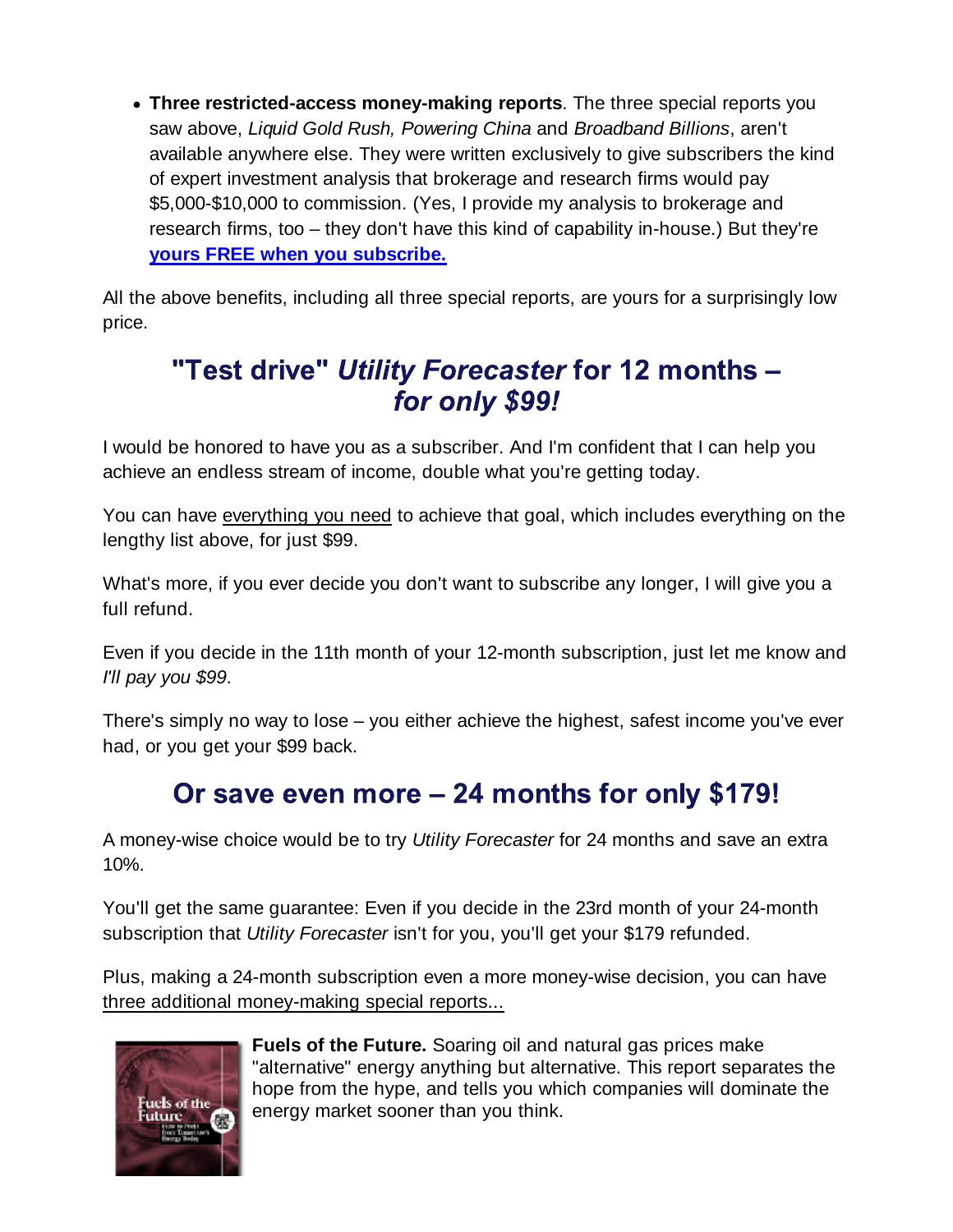



**5 Bounceback Stocks.** Crushed in the wake of Three Mile Island 25 years ago, General Public Utilities (GPU) soared twentyfold in the next ten years. In the late '90s energy trading crushed more than just Enron, but today the five companies you'll discover in this report could repeat GPU's rise from ashes.



**Old School Stars: 5 Unstoppable Back-to-Basics Utility Stocks.** These super-safe high yielders are still growing, and between dividends and capital gains the five stocks in this report could give you 100% in the next 3-5 years. But remember, that's based on today's super bargain prices, which means buying soon is imperative!

### A guarantee with teeth: If you don't like Utility Forecaster, I'll pay you \$99!

Twenty-one years of ever-wealthier subscribers tells me that you will thank the day you subscribed to *Utility Forecaster*.

But I understand that you might have reservations. And so I'll give you a guarantee that would bankrupt me if subscribers actually *didn't* profit.

If you ever decide you no longer want to subscribe to *Utility Forecaster*, even if it's in the 11th month of a 12-month subscription, just let me know, and I'll pay *you* \$99.

For 21 years *Utility Forecaster* has given subscribers average annual returns of 15.47% in my *safe* model portfolio. And even my ultra-safest-of-the-safe portfolio averages 10.9% over its 11-year history.

These are *real* returns made by real investors like you. And investors like Edwin Kaufman of Calabasas, California, who says that over the years *Utility Forecaster* "has been the one and only financial report that I trust."

Quite simply, Recession Insurance Vehicles are the most powerful income investment ever created. There is no other investment that can give you a steadier stream of income plus growth, either in the short run or the long run.

**Today you could change your life. You could double your income, enrich your retirement, create wealth for your children.**